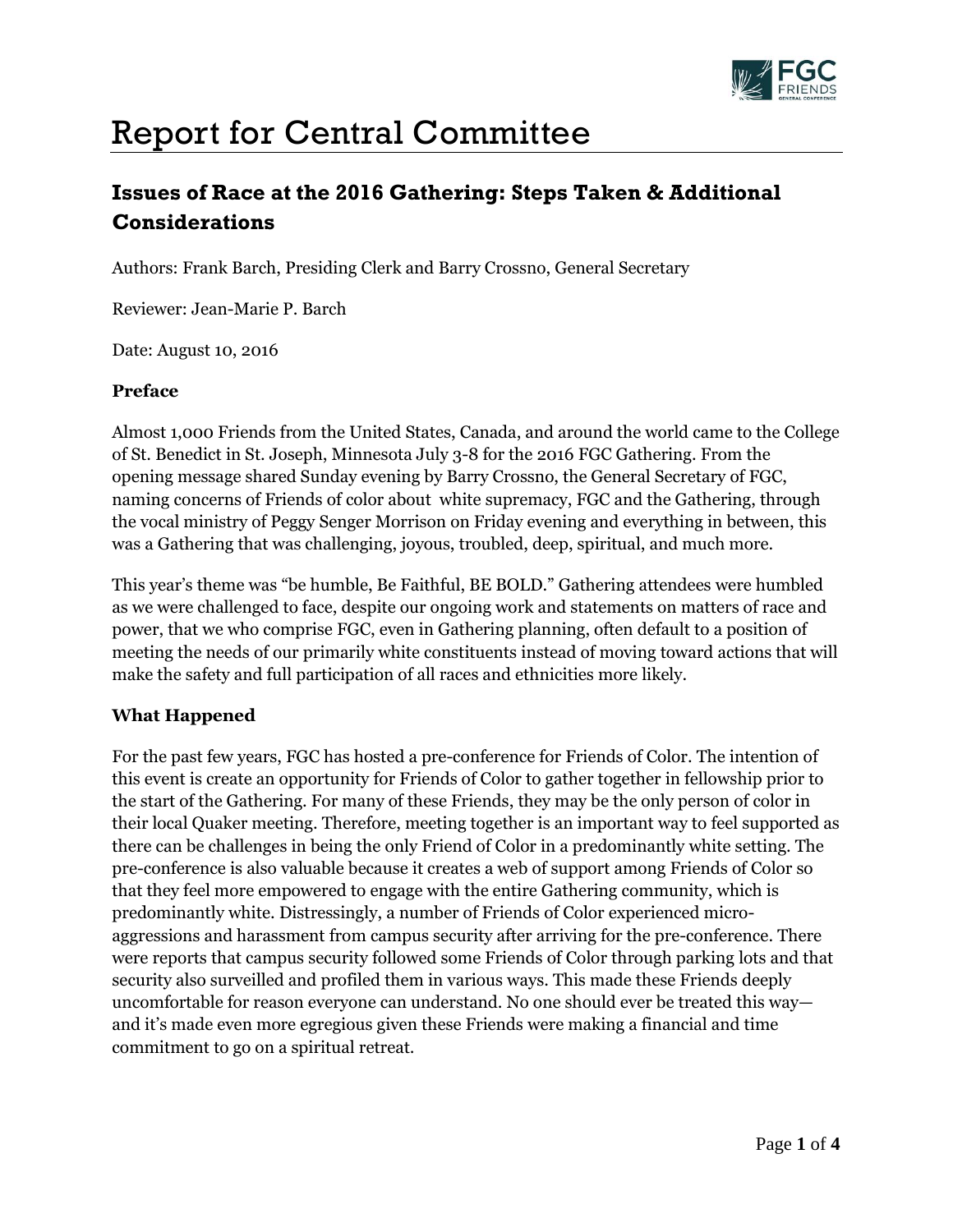

What this episode lifted up with great clarity is that the Gathering often locates itself in places where Friends of Color have had negative experiences either on campus or in the surrounding community. Friends of Color have lifted up for more than a decade that this is a very real and serious problem and that FGC has failed to concretely and successfully address the situation. This has been a systemic failure over a long period of time and it must change. While FGC has tried to find historically black colleges in the past to host us, or find more diverse urban campuses where Friends of Color might feel safer, it's also true that we have not succeeded in doing so. There have been reasons cited as to why, but regardless of the whys we must find a solution so that the Gathering becomes a safe container for all Friends, not just white Friends. One glaring problem is there have been no Friends of Color involved in site selection. Friends of Color must have a more direct role in site selection and have positions of authority within the structure of FGC. This Gathering has brought into stark relief that FGC as an institution must find a way forward so that we can become the community we have been working and praying to become.

### **Steps Taken So Far**

During the Gathering, the first step was for our Gathering Coordinator and several Friends of Color to engage with our host about how security is being handled. The report that the General Secretary received was that the meeting went well. The Benedictine Sisters and the administration have a commitment to hospitality and were concerned to learn that Friends within our community were having a negative experience. It was agreed that patrols would be lessened. Also, they volunteered to move some of their security patrols out of cars and into golf carts or on to foot in an effort to lessen their own visibility and try to create a more comfortable space for Friends. We appreciated the campus hearing our concerns and taking steps to try to create a more hospitable and safer feeling environment for all Friends for the remainder of our time there. The above was also a new learning for us as organizers. While we often have talks with campus security before the Gathering about various issues, we want to more proactively suggest to future campuses ways that their security units can reduce their visibility and create a greater feeling of welcome and safety for all Friends.

As agreed during the Gathering by a number of FGC clerks, the General Secretary and several Friends of Color, the composition of the Gathering Site Selection committee was changed after the Gathering so that it now includes Friends of Color. Four such Friends have now been confirmed to serve. This means that the Site Selection Committee will have a majority membership of Friends of Color. Our hope, coupled with committed effort, is that this results in future sites, after Niagara (which is already contracted), that support safe and positive experiences for Friends of Color. We are grateful to the Friends of Color who made this issue clear as well as to those Friends of Color who have agreed to serve. We also wish to thank the previous and continuing members of the Site Selection Committee for their devoted service and a number of other Friends on Central Committee for acting with speed and conviction in the week after the Gathering to help make this change.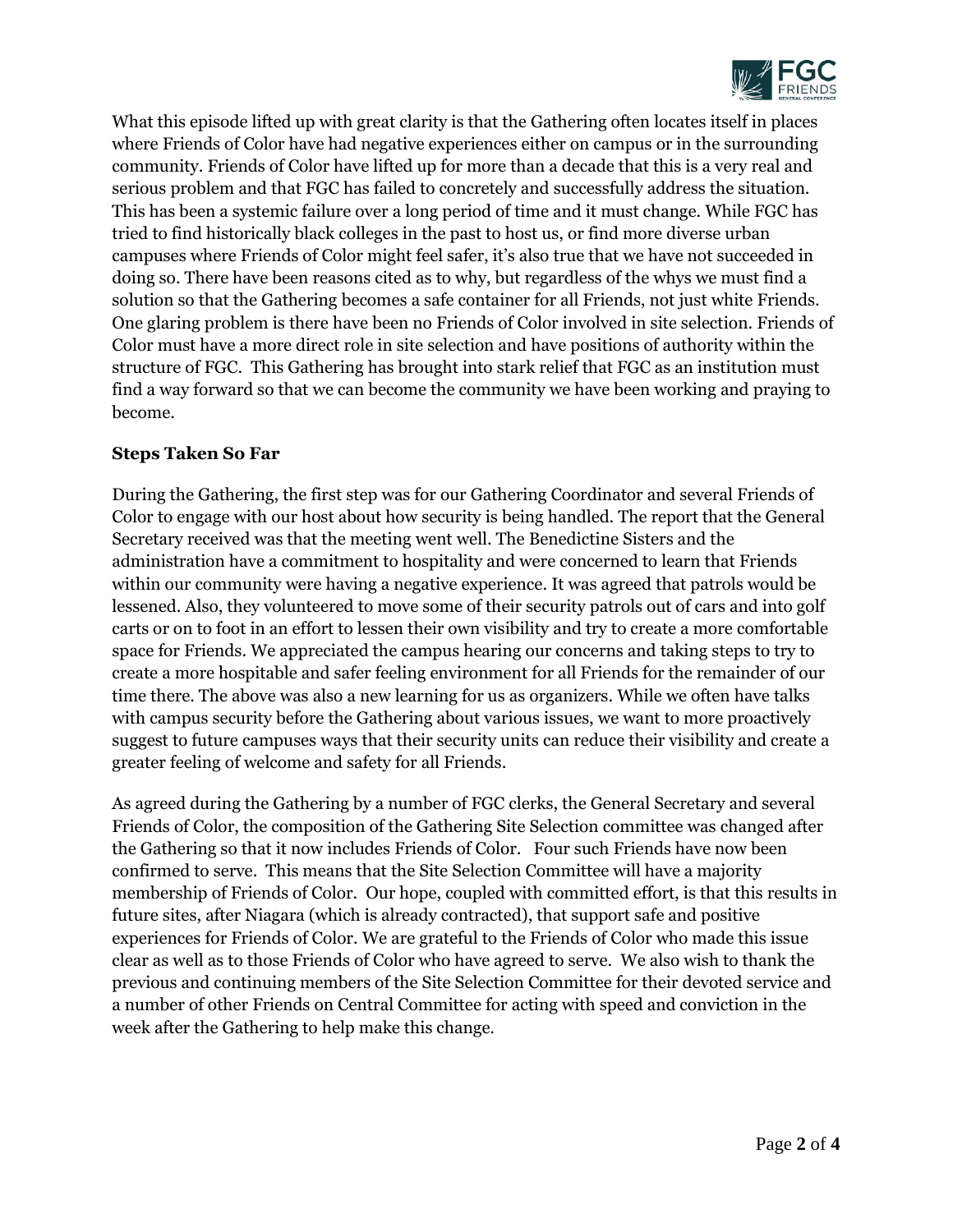

#### **For Our Discernment**

 $\overline{a}$ 

In addition to the above steps already taken, many Friends at the Gathering and beyond have encouraged FGC to engage in an institutional audit that will help FGC "identify and provide recommendations to correct any structural racism or implicit bias within the organization."<sup>1</sup>

The issue of an institutional audit had been brought to a number of Clerks and the General Secretary in the spring of this year by our Ministry on Racism Fellow, Richie Schulz, among others. We were told the price was \$19,000 and that it would require time from individuals across the organization. At the time, we were faced with the need to make significant budget cuts. Further, staff and volunteers were feeling very stretched by all the changes presently underway. After discussion, it was felt by a number Friends, including a couple of Friends who are involved in anti-racism work and very involved in FGC, that this was something important to consider after this fiscal year and after the implementation of the many changes that are pressing on this organization. In other words, this year was not the time for an institutional audit. This was shared with some of the Friends who were advocating the audit. As you might guess, they were not in unity with our assessment.

Given what happened at the Gathering and the very public discussions that occurred around it, Friends in support of an institutional audit once again lifted it for consideration. The General Secretary, Presiding Clerk and others concurred publically that it should receive consideration. Some Friends in favor of the audit then started circulating a petition at the Gathering calling for the audit, which has created an expectation among some Friends that it will be budgeted for and completed. While this creates pressure, we are clear that it is Central Committee, who carries the knowledge and priorities of the entire organization while listening for the guidance of the Divine, that must discern how best to move forward.

Further, the decision to do an institutional audit must be made by Central Committee as it would require both currently unbudgeted funding and time from staff and volunteers across the organization. Even with the latest reductions in staff and programming, FGC is pressed financially. We're also stretched thin, despite the generosity of so many of you who are reading this, in terms of staffing and volunteer resources. The result is that it is sometimes taking us longer to execute work than we had planned. Therefore, adding an institutional audit to the mix will further strain our existing resources. To say these things is not to argue for or against the audit. It is simply to acknowledge our situation so that as a body we can make informed decisions and have some sense of the possible outcomes.

With the above stated, we recognize the moral reasons for doing the audit. We also want to point out that the public desire to see us do the audit may mean that the additional resources we need to carry it out may be available. In fact, Ann Arbor Meeting has just committed \$1500 towards the audit to encourage us to commit to it. There may be other Friends who would come forward if we make a public appeal (being clear that Friends donations should be new money for this purpose on top of existing donations—we don't want to divert funding from existing programs and potentially increase the pressure on our reserves).

<sup>&</sup>lt;sup>1</sup> Wording is from a minute from Ann Arbor Friends received after the Gathering encouraging us to do the audit.